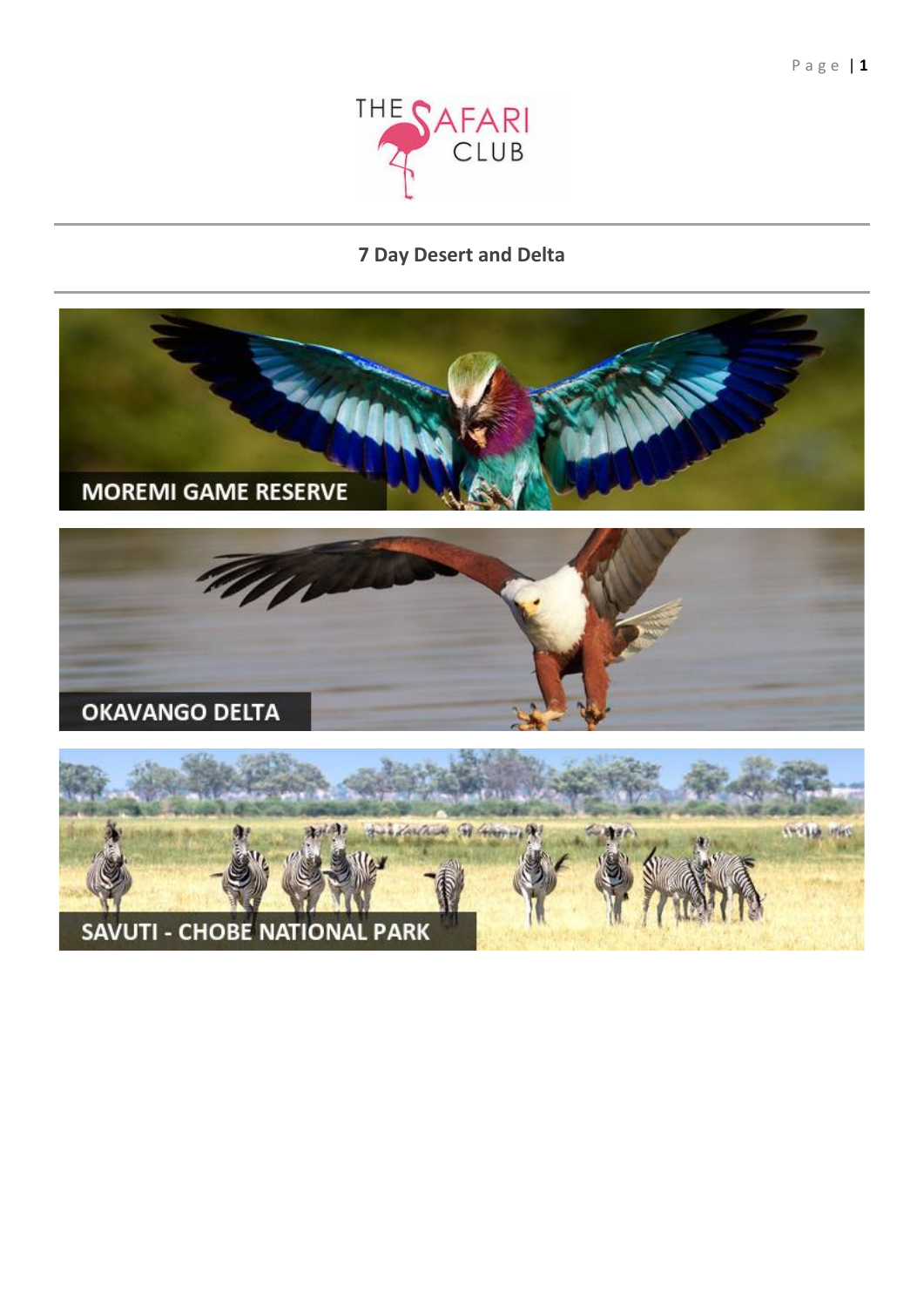# *Moremi Game Reserve - Okavango Delta - Savuti - Chobe National Park 7 Days / 6 Nights*



### **[Click here to view your Digital Itinerary](https://wetu.com/Itinerary/Landing/11EB89F9-98CF-4CB0-A691-18C3882FE0C3)**

# **Introduction**

| <b>Start</b> | Accommodation       | <b>Destination</b>                | <b>Basis</b> | <b>Duration</b> |
|--------------|---------------------|-----------------------------------|--------------|-----------------|
| Day 1        | Camp Moremi         | Moremi Game Reserve               | FI.          | 2 Nights        |
| Day 3        | Camp Okavango       | Okavango Delta                    | <b>FI</b>    | 2 Nights        |
| Day 5        | Savute Safari Lodge | Savuti - Chobe National Park   Fl |              | 2 Nights        |

#### **Key**

B&B: Bed and Breakfast

FI: Fully Inclusive - Bed, All Meals, Fees and Activities

#### **Price**

R 32037.50

# **Included**

*Scheduled light aircraft from Maun - Camp Moremi*

*2 x nights accommodation at Camp Moremi inclusive of accommodation, 3 meals per day, game activities, local alcoholic and non-alcoholic beverages and laundry services*

*Scheduled light aircraft charter from Camp Moremi - Camp Okavango*

*2 x nights accommodation at Camp Okavango inclusive of accommodation, 3 meals per day, game activities, local*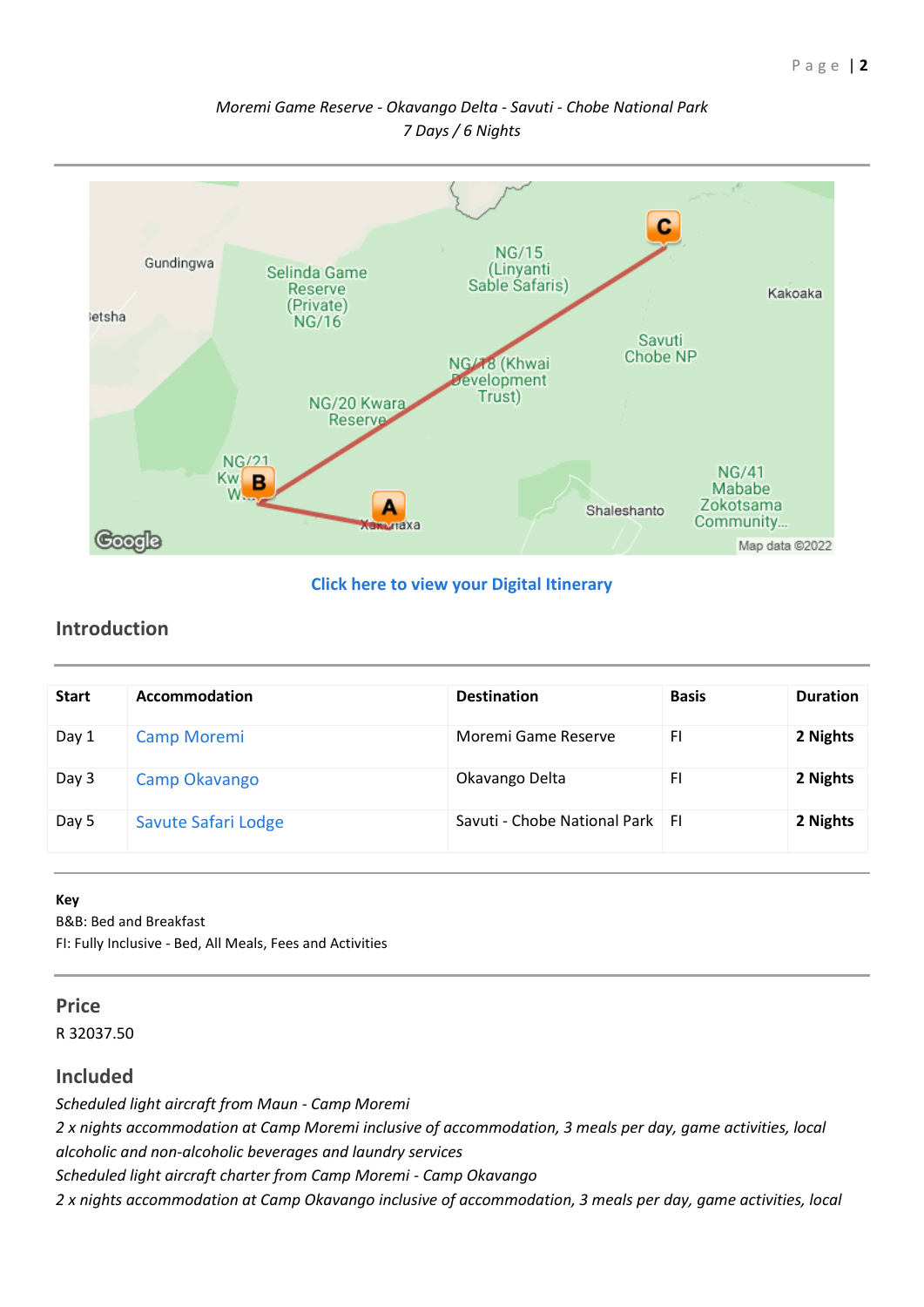*alcoholic and non-alcoholic beverages and laundry services Scheduled light aircraft charter from Camp Okavango - Savute Safari Lodge 2 x nights accommodation at Savute Safari Lodge inclusive of accommodation, 3 meals per day, game activities, local alcoholic and non-alcoholic beverages and laundry services Scheduled light aircraft charter from Savute Safari Lodge - Maun Airport*

# **Day 1: Camp Moremi, Moremi Game Reserve**

#### **Botswana**

Situated in the southern reaches of Africa, Botswana is renowned for its pristine wilderness areas characterised by deep lagoons, wetlands, lush palms, rugged hills and desert plains. The country's primary tourist drawcard is undoubtedly the vast red expanse of the Kalahari Desert and its remarkably beautiful Okavango Delta, the largest inland delta in the world. These natural wonders provide a tranquil haven for an abundance of African wildlife to thrive. Other highlights include the impressive Makgadikgadi Salt Pans, where visitors are privy to massive zebra migrations during the flood season; the Savuti plains, which host a significant pride of lions; and the Tsodilo Hills, where 4500 rock paintings form a unique record of human settlement over many millennia.

#### **Moremi Game Reserve**

Situated in the east of the Okavango Delta, Moremi Game Reserve ranks as one of the most beautiful reserves in Africa. It covers more than 4871 square kilometres of pristine wilderness, and this varied terrain includes savannah, winding waterways, and dense forest. The diverse ecosystem supports an incredibly wide spectrum of wildlife, ranging from large herds of buffalo, wildebeest and zebra, to the rare sitatunga and lechwe antelope, lion, cheetah and packs of wild dog in the open grasslands. The birdlife is prolific and includes most of the 550 bird species recorded on Botswana's national bird list. A range of luxury lodges in the reserve offers visitors the perfect base to experience this corner of paradise.

| <b>Flight Information</b> |               |         |                          |      |                        |      |              |     |  |
|---------------------------|---------------|---------|--------------------------|------|------------------------|------|--------------|-----|--|
| Date                      | <b>Flight</b> | Airline | <b>Departure Airport</b> | Time | <b>Arrival Airport</b> | Time | <b>Class</b> | Ref |  |
|                           | Scheduled     |         | Maun Airport<br>[MUB]    |      | Camp Moremi            |      |              |     |  |

#### **Overnight: Camp Moremi [View iBrochure](https://wetu.com/iBrochure/6585_19669_10082)**

Camp Moremi has a well-deserved legacy in the Botswana tourism industry for being able to deliver the classic African safari experience. Recently completely rebuilt, Camp Moremi is located within Botswana's world-renowned Moremi Game Reserve, situated on the edge of the Xakanaxa Lagoon in an area known for its spectacular gameviewing opportunities

Game drives conducted in open 4x4 vehicles in the morning and late afternoons, offer excellent game viewing including frequent sightings of lion, leopard and cheetah as well as wild dog. Alternatively, guest can explore the Xakanaxa Lagoon and surrounding Okavango channels by boating safari.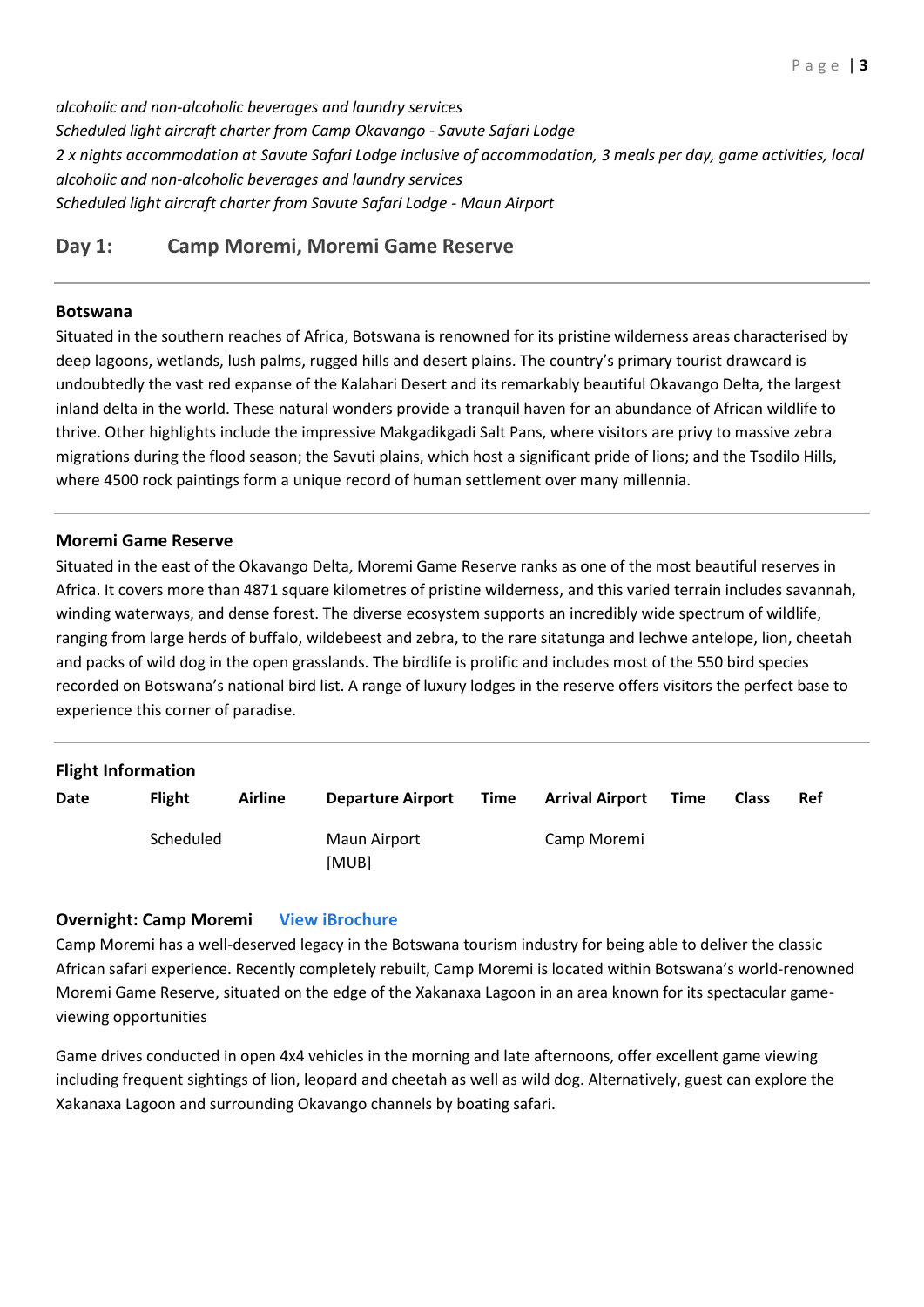

#### **Basis**

Fully Inclusive - Bed, All Meals, Fees and Activities - All Local Brands (Spirits, Wine and Beers) Included

# **Day 2: Camp Moremi, Moremi Game Reserve**

#### **Basis**

Fully Inclusive - Bed, All Meals, Fees and Activities - All Local Brands (Spirits, Wine and Beers) Included

# **Day 3: Camp Okavango, Okavango Delta**

#### **Okavango Delta**

Situated in the northwestern corner of Botswana, the Okavango Delta is a World Heritage Site as it is the largest inland delta in the world. The magnificent Okavango River sprawls out over the dry sands of the Kalahari Desert forming this flourishing waterlogged oasis featuring countless meandering waterways and crystal clear lagoons studded with water lilies, as well as fertile floodplains and reeded islands inhabited with abundant wildlife. The Okavango Delta stretches over an impressive15000 square kilometres. Visitors can enjoy a number of wonderful activities such as game viewing, fishing, bird watching or taking an authentic guided Mokoro excursion through this wetland paradise in a traditional dugout canoe. Commonly spotted animals include: lion, rhino, leopard, giraffe, hippos, elephants, crocodiles and countless species of bird.

| <b>Flight Information</b> |               |                |                             |      |                        |      |              |            |  |
|---------------------------|---------------|----------------|-----------------------------|------|------------------------|------|--------------|------------|--|
| <b>Date</b>               | <b>Flight</b> | <b>Airline</b> | <b>Departure</b><br>Airport | Time | <b>Arrival Airport</b> | Time | <b>Class</b> | <b>Ref</b> |  |
|                           | Scheduled     |                | Camp Moremi                 |      | Camp Okavango          |      |              |            |  |

#### **Overnight: Camp Okavango [View iBrochure](https://wetu.com/iBrochure/6585_19669_10099)**

Camp Okavango, a unique and exclusive African safari camp is situated on the remote Nxaragha Island. This hidden treasure, in the heart of the permanent Okavango Delta, assures its guests of an unparalleled year-round water wilderness experience.

Camp Okavango's main area comprises of a network of interconnected walkways linking up two lounge areas, a dining room, library, self-service bar and curio shop. Sweeping ramps lead to the lower level deck with two open-air fire pits and comfortable seating areas to relax and take in the natural surroundings. There is a third deck with a rim flow swimming pool and thatched lounge deck for those warm summer days.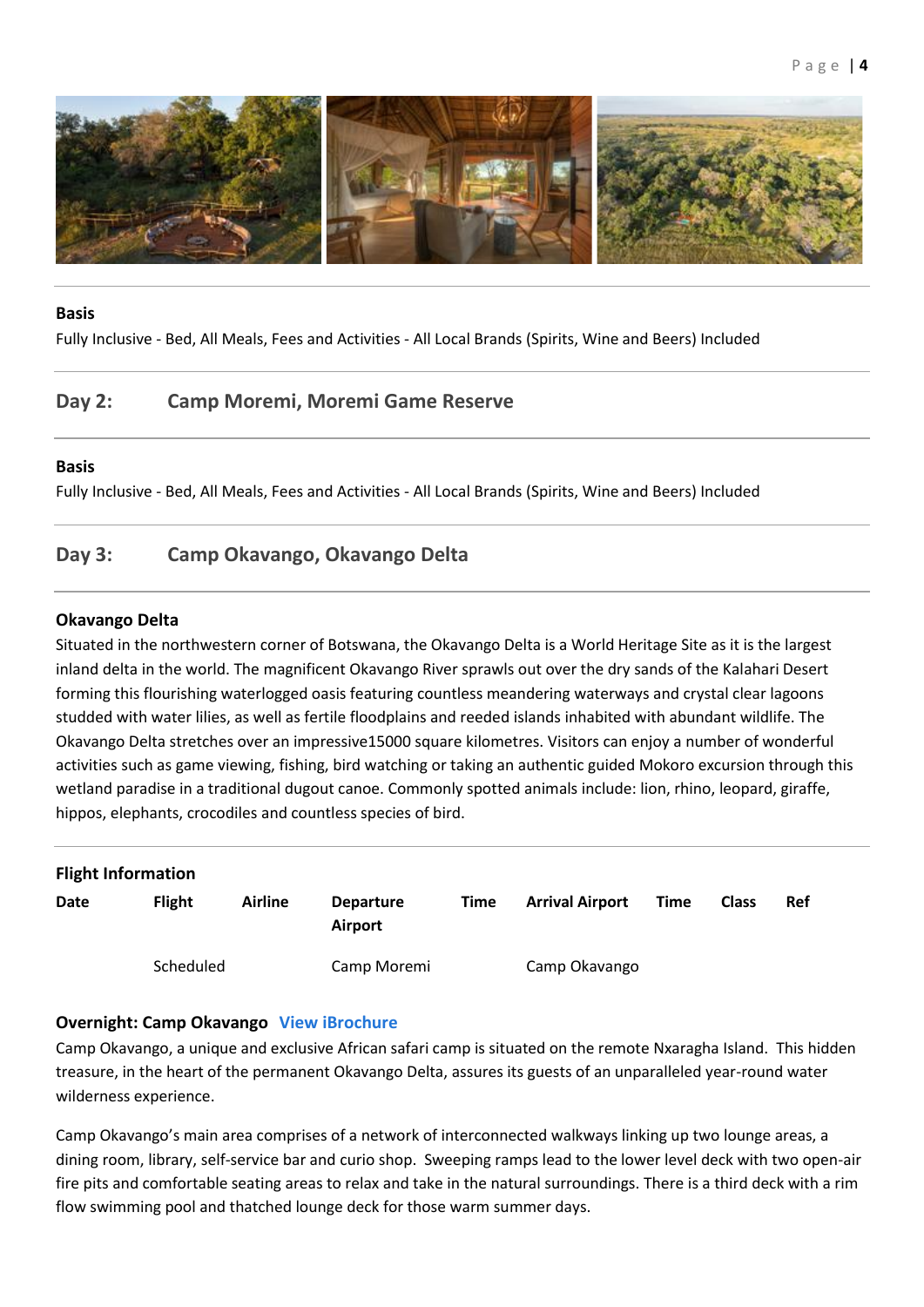With its open air design and elevated position, the new Camp Okavango is an eco-sensitive lodge which captures the very essence of the Okavango Delta.

To ensure a peaceful and genuine safari experience, Camp Okavango accommodates just twenty-four guests. There are eleven intimate Safari suites and one Family suite consisting of two bedrooms and each with an en-suite bathroom. Each of the guest suites have been built on individual raised wooden platforms and set beneath the thick Okavango Delta vegetation. The en-suite bathrooms have double vanities, double shower and a separate water closet (with a view). The stack away sliding doors open onto a private open-air viewing deck offering beautiful views over the Okavango Delta.



#### **Basis**

Fully Inclusive - Bed, All Meals, Fees and Activities - All Local Brands (Spirits, Wine and Beers) Included

# **Day 4: Camp Okavango, Okavango Delta**

#### **Basis**

Fully Inclusive - Bed, All Meals, Fees and Activities - All Local Brands (Spirits, Wine and Beers) Included

# **Day 5: Savute Safari Lodge, Savuti - Chobe National Park**

#### **Savuti - Chobe National Park**

Savuti, also known as Savute lies in the heart of Botswana's beautiful Chobe National Park. This dynamic wilderness is a sweeping expanse of savannah brooded over by several rocky outcrops which guard a relic marsh and the dry channel that was once its lifeline. The Savute goes through wet and dry cycles, where wild dogs hunt in the dry river channel where crocodiles swam only twenty years ago. Visitors to this spectacular area can spot abundant wildlife including: a variety of birds, elephants, antelope, lion prides, black-backed jackal, bat-eared foxes, tsessebe, kudu, hyena, cheetah Cape buffalo herds, and thousands of migrating zebra and wildebeest.

| <b>Flight Information</b> |               |                |                             |             |                        |             |              |     |  |
|---------------------------|---------------|----------------|-----------------------------|-------------|------------------------|-------------|--------------|-----|--|
| Date                      | <b>Flight</b> | <b>Airline</b> | <b>Departure</b><br>Airport | <b>Time</b> | <b>Arrival Airport</b> | <b>Time</b> | <b>Class</b> | Ref |  |
|                           | Scheduled     |                | Camp<br>Okavango            |             | Savute Safari<br>Lodge |             |              |     |  |